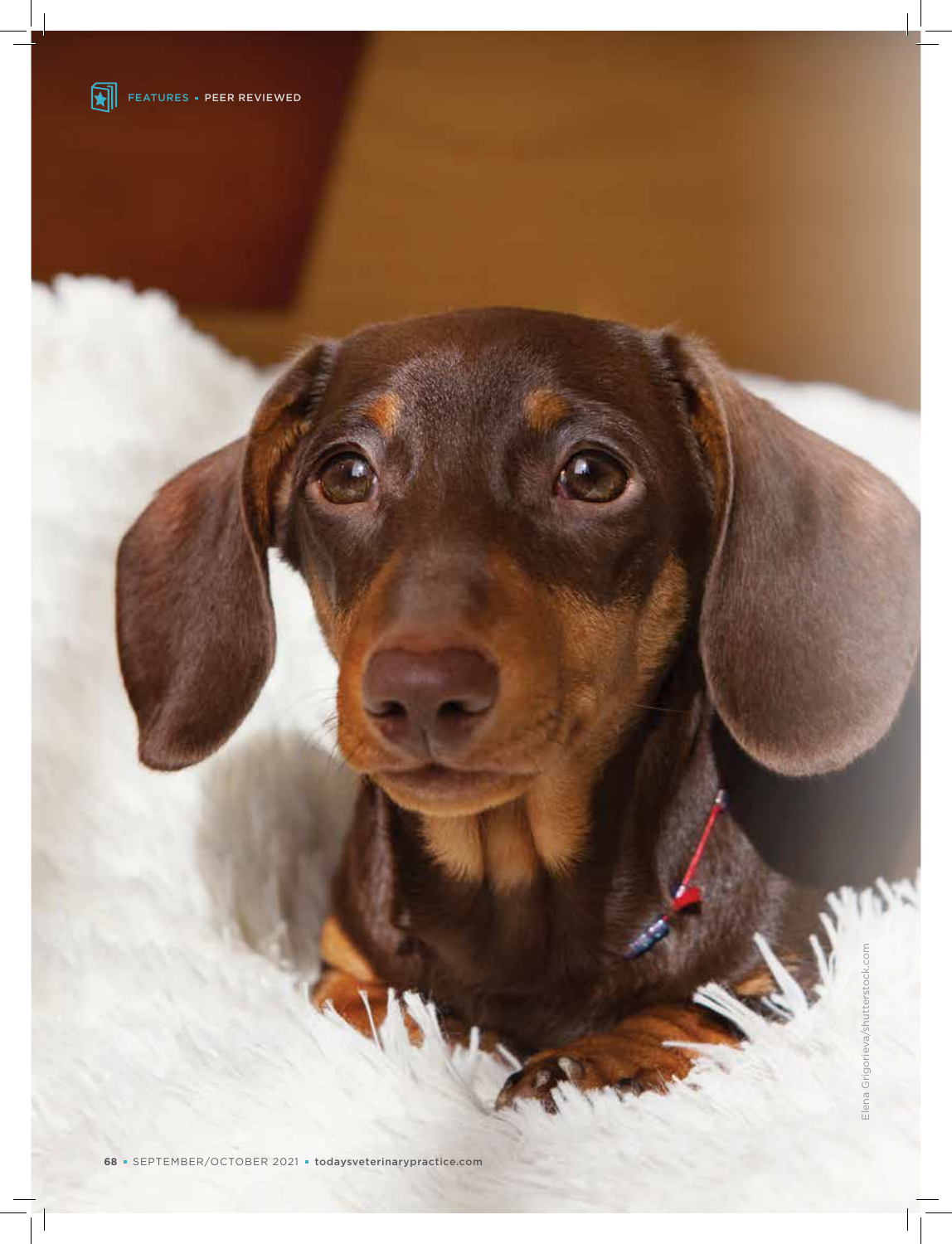

# CARDIOLOGY

# **Degenerative Valve Disease: Classification, Diagnosis, and Treatment of Mitral Regurgitation**

*Alyssa Pinkos, DVM, DACVIM (Cardiology) MedVet, Commerce, Mich. Christopher Stauthammer, DVM, DACVIM (Cardiology) University of Minnesota Veterinary Medical Center* 

Degenerative valve disease (DVD) is the most common heart disease and the most common cause of congestive heart failure (CHF) in dogs. Although it may be seen in dogs of all sizes, it is typically seen in elderly, small-breed dogs, with almost 85% affected by 13 years of age.<sup>1</sup> It is a chronic, slowly progressive process, potentially affecting dogs for more than 5 years before resulting in heart failure and death. The mitral valve is most commonly and severely affected, although the tricuspid valve is concurrently involved in 30% of cases.<sup>1-5</sup>

# ETIOLOGY

The causes of DVD are unknown. A heritable basis has been reported in dachshunds and cavalier King Charles spaniels, suggesting a polygenic mode of inheritance.<sup>6-8</sup>

# PATHOLOGY AND PATHOPHYSIOLOGY

DVD often progresses over many years, and morbidity is directly related to the degree of valvular insufficiency and subsequent volume overload to the heart. The degree of valvular insufficiency is affected by degree of structural change in the valve leaflets, integrity of the chordae tendineae, myocardial contractility, and chamber dilation. Secondary changes related to valvular insufficiency contribute to progressive valvular insufficiency. Chamber and annular dilation reduce leaflet coaptation. Decreased myocardial contractility may develop (more common in large breeds). Arrhythmias can contribute to distorting the synchrony of contraction. All of these changes lead to progressive valvular regurgitation and subsequent greater volume overload, triggering additional chamber dilation and eventually heart failure.<sup>6,9-11</sup>

#### **ON THE LOOKOUT**

 Dachshunds, cavalier King Charles spaniels, chihuahuas, miniature and toy poodles, whippets, and most terriers are predisposed to degenerative valve disease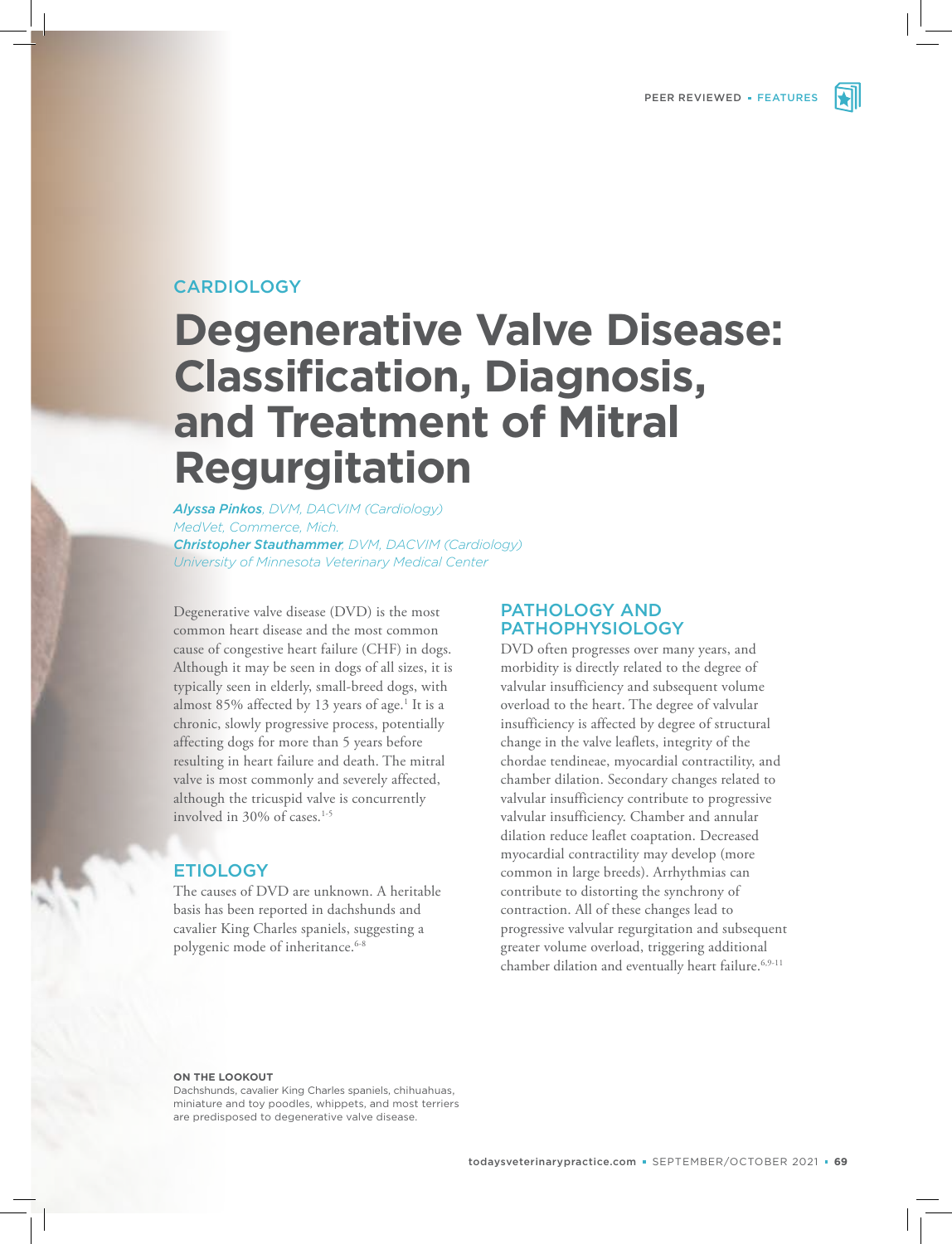As valve regurgitation worsens, forward cardiac output diminishes, thereby stimulating a variety of compensatory mechanisms. These compensatory mechanisms alter blood volume to ensure that circulatory needs of the body are met, primarily by an increase in preload (Frank-Starling relationship).<sup>4,12-14</sup>

Compensatory changes in atrial and ventricular size and blood volume can allow patients to remain asymptomatic for years, and some patients never show clinical signs of CHF, despite severely affected valves. However, preload may eventually increase to the point where capillary homeostasis can no longer be maintained, and the patient develops edema or CHF. Certain events can induce acute clinical signs in patients that were previously asymptomatic. These include arrhythmias, left atrial perforation, and major chordae tendineae rupture.<sup>4,12-14</sup>

#### **HISTOPATHOLOGY**

The histopathological change observed with DVD is described as myxomatous degeneration, which results in loss of collagen and other connective tissue within the valve leaflet and excessive accumulation of proteoglycans. This process results in loss of the normal support structure of the valve as well as a derangement of the leaflet morphology.<sup>10,11</sup>

#### EPIDEMIOLOGY

DVD is common in middle-aged and older dogs. Smaller-breed dogs are affected much more often than large-breed dogs, sometimes at a younger age. Males are more commonly affected than females  $(1.5:1).$ <sup>1-5,9</sup> Disease incidence in the general population is estimated at 1:7 dogs. The incidence is greater than 90% for predisposed breeds (**BOX 1**), especially senior animals.1-5,9

# CLINICAL SIGNS

A systolic murmur with its point of maximal intensity over the left apex is the most distinctive clinical finding in a dog with DVD. The intensity of the murmur does not correlate with the hemodynamic significance of valve insufficiency. A second auscultatory abnormality associated with DVD is a systolic click, a high-pitched sound heard in midsystole that is caused by mitral valve prolapse associated with elongation and/or tearing of the chordae.<sup>2-4,14</sup>

Physical examination findings in mild cases of CHF may be limited to a murmur and a slightly increased respiratory rate, with increased bronchovesicular sounds noted on pulmonary auscultation. In more severe cases, dyspnea is evident, and crackles and wheezes may be heard on auscultation. Dogs with concurrent tricuspid insufficiency and pulmonary hypertension may have signs of right-sided CHF such as hepatomegaly, ascites, and pleural effusion. Dogs in active heart failure are generally tachycardic from a state of elevated sympathetic tone secondary to the heart disease.<sup>2-4,14</sup>

Clinical signs in dogs with symptomatic disease usually result from the onset of left-sided CHF. Coughing, restlessness, respiratory distress, syncope, exercise intolerance, weight loss, and inappetence are common complaints. In the initial stages, coughing is nocturnal and/or occurs with rest. A common cause of coughing in patients with DVD is collapse of the left mainstem bronchus associated with left atrial enlargement, which may occur even without left-sided CHF.2-4,14

Coughing, respiratory distress, and pulmonary crackles are common signs of several pulmonary diseases, especially chronic bronchitis. Crackles secondary to CHF usually occur only when pulmonary edema is severe and respiratory distress is clearly apparent. Patients with CHF often have sinus tachycardia, whereas dogs with chronic pulmonary disease frequently have a respiratory sinus arrhythmia (presumably because of a reflex increase in vagal tone).2-4,14

### **DIAGNOSIS**

#### Radiography

In the early stages of DVD, thoracic radiographs may be unremarkable. However, as the disease progresses, thoracic radiographs reveal a progressive increase in the size of the cardiac silhouette, with left atrial and ventricular enlargement predominating. Left-sided CHF is diagnosed when radiographic signs of pulmonary edema develop (progressive interstitial and even alveolar pulmonary infiltrate).

In dogs, infiltrates consistent with cardiogenic pulmonary edema have a fairly characteristic distribution (i.e., marked in the caudodorsal lung fields). If right-sided CHF is present, pleural effusion, a distended caudal vena cava, hepatomegaly, and/or ascites may be seen. Generally, the lobar pulmonary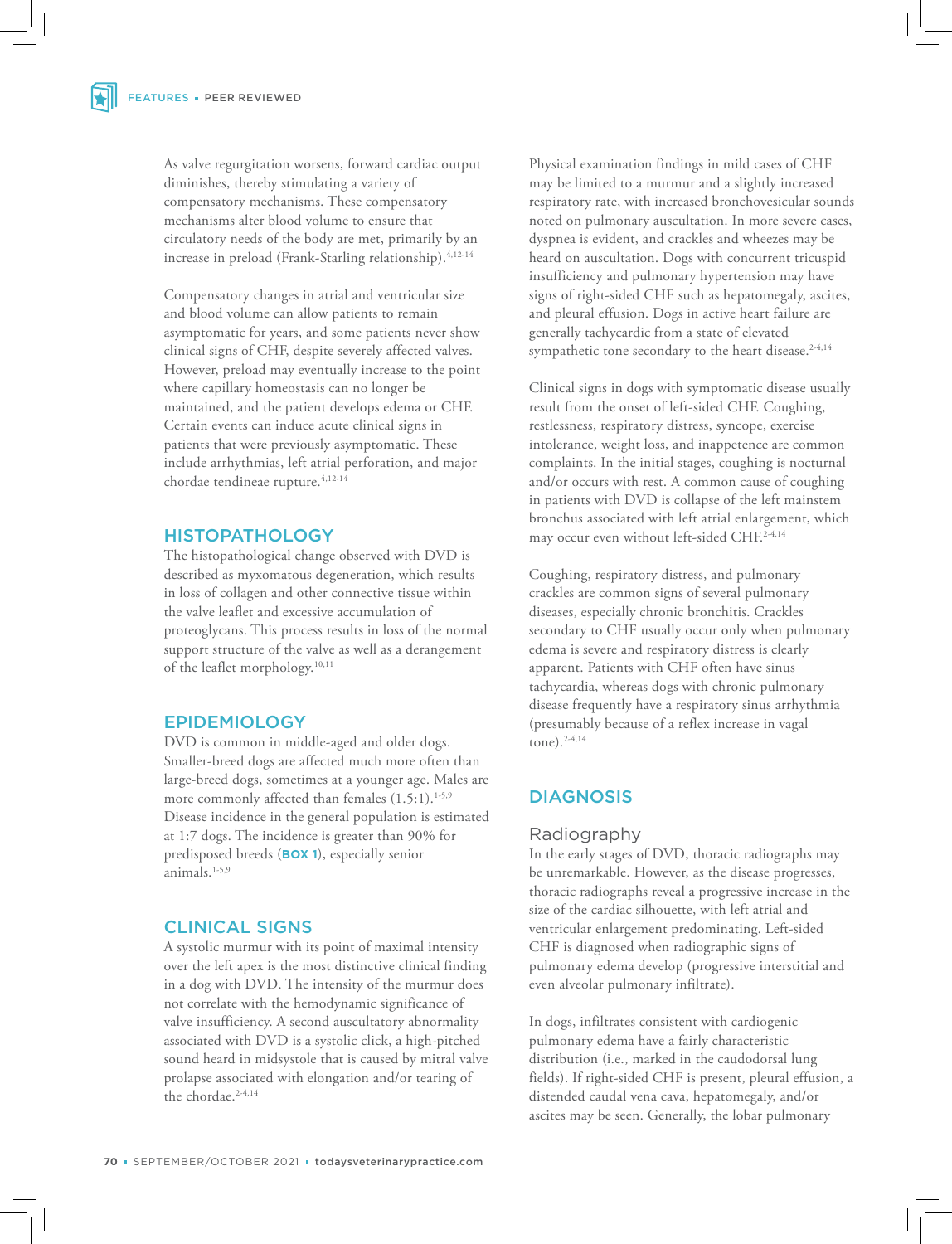veins are distended secondary to venous congestion. However, lack of venous distention does not rule out CHF.15-17

### Electrocardiography

The electrocardiogram is often normal, especially in the early stages of DVD, although it may show changes consistent with left or biatrial enlargement (P wave changes) and left ventricular enlargement (tall R waves). In advanced stages, arrhythmias may be present. These are mainly supraventricular (atrial premature complexes, atrial tachycardia, atrial fibrillation), but ventricular ectopy may occur rarely.<sup>2-4,9</sup>

#### Echocardiography

Two-dimensional echocardiography usually indicates chamber enlargement on either side of the affected valve(s). Prolapse, flail, and irregular thickening of the affected valve leaflets may be seen. In most dogs, M-mode echocardiography reveals hyperdynamic motion of the interventricular septum and left ventricular posterior wall. Doppler echocardiography (color-flow and/or spectral) interrogation of the valves reveals high-velocity, retrograde flow from the ventricles into the atria during systole.15,18,19

## TREATMENT

Definitive therapy of DVD involves surgical replacement or repair of the diseased heart valve(s). Open heart surgery is becoming more common in veterinary medicine, with a growing number of centers offering such procedures. However, costs and equipment needs drastically limit the number of patients referred for surgery.<sup>1,20-22</sup>

The main goal of therapy is to provide symptomatic relief by controlling congestion and edema and delaying disease progression. Many dogs with advanced mitral insufficiency can be maintained for months to years with appropriate therapy.

Diagnosis and treatment guidelines provided below come from the American College of Veterinary Internal Medicine (ACVIM) 2019 consensus statement.<sup>1</sup> The ACVIM guidelines are based on a letter grade classification scheme evaluating the hemodynamic significance of the mitral regurgitation.

#### **BOX 1 Breeds Predisposed to Degenerative Valve Disease**

- Chihuahua
- Cavalier King Charles spaniel
- Dachshund
- **Miniature and toy poodle**
- Whippet
- **Most terrier breeds**

#### Stage A

Stage A patients do not have heart disease but are considered to be predisposed or at high risk for developing heart disease (**BOX 1**).

**Diagnosis:** Breeds that are predisposed should undergo yearly auscultations by their primary care veterinarian.

**Treatment:** No drug or dietary treatment is recommended. Breeding animals should not be bred if a murmur or echocardiographic evidence of mitral regurgitation is identified before 6 to 8 years of age.1,23,24

#### Stage B

Stage B patients have developed mitral and/or tricuspid regurgitation but have not developed clinical signs of heart failure.

**Diagnosis:** Thoracic radiography is recommended to obtain baseline radiographs and assess for hemodynamic changes. Echocardiography is recommended to assess the severity of chamber enlargement and identify comorbidities.<sup>1,15</sup> Blood pressure measurement is also recommended to identify systemic hypertension.

In some situations, treatment recommendations are being made solely based on thoracic radiographs without echocardiography. This approach is considered inferior, and caution is recommended as there is marked variation in thoracic conformation and breed difference in vertebral heart score (VHS).<sup>16</sup>

# **Stage B1**

Stage B1 describes asymptomatic dogs with no

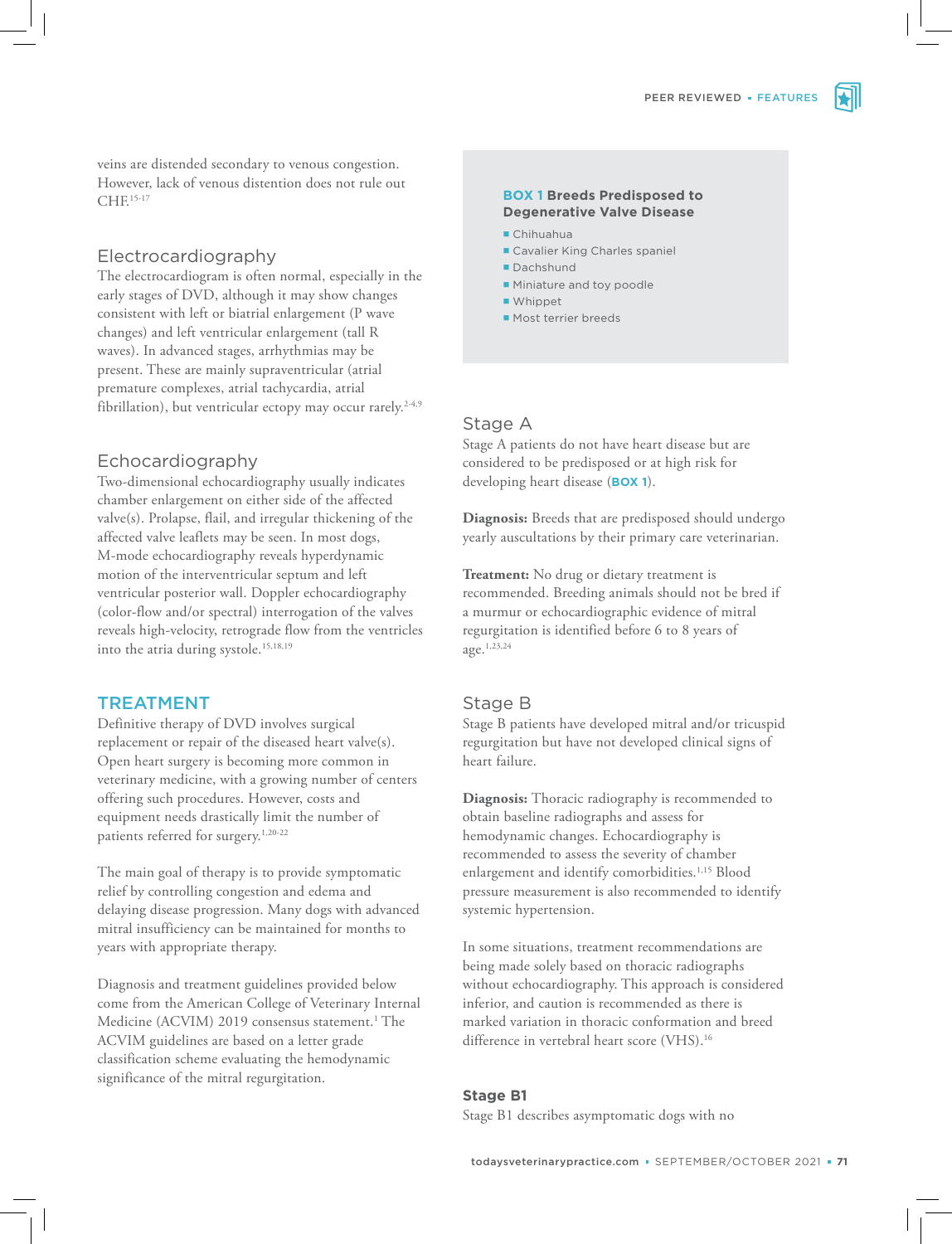radiographic or echocardiographic evidence of remodeling or with remodeling changes not severe enough to meet clinical criteria to initiate treatment. In these patients, progression to heart failure is considered unlikely to occur within 12 months.

**Treatment:** No medication, supplements, or dietary modifications are proven effective at this stage. Reevaluation by echocardiography, thoracic radiography, and systemic blood pressure measurement is recommended in 6 to 12 months.<sup>1</sup>

#### **Stage B2**

Stage B2 describes asymptomatic dogs with more advanced mitral valve regurgitation that has resulted in radiographic and echocardiographic evidence of left atrial/ventricular enlargement. These patients meet clinical criteria to initiate pharmacologic treatment to delay the onset of heart failure.

**Diagnosis:** Murmur intensity is typically 3/6 or greater; left atrial to aortic ratio (LA:Ao) in early diastole is 1.6 or greater; left ventricular internal diameter in diastole, normalized for body weight, is 1.7 or greater; and breed-adjusted radiographic VHS is greater than 10.5.1,15,25

No reliable radiographic markers of stage B2 cardiac remodeling currently exist. However, in the absence of echocardiography, clear radiographic evidence of cardiomegaly (general VHS >11.5), or evidence of an accelerating interval change in radiographic cardiac enlargement patterns can substitute for quantitative echocardiography.<sup>1,15,25</sup>

**Treatment:** Pimobendan is recommended at 0.25 to 0.3 mg/kg PO q12h. Dietary modifications are recommended, such as mild sodium restriction and adequate protein and caloric intake to maintain a body condition score of 5/9. Angiotensin-converting enzyme inhibitors (ACEI) are controversial at this stage, and studies of their preclinical efficacy show mixed results. Surgical intervention is possible and recommended by some ACVIM panelists. Reevaluation by echocardiography, thoracic radiography, and systemic blood pressure measurement is recommended every 4 to 6 months.<sup>1,15,25-28</sup>

#### Stage C

Stage C patients have clinical signs secondary to their

heart disease. These animals are predominantly in CHF with pulmonary edema, pleural effusion, and/or ascites.

**Diagnosis:** Signalment, history, and physical examination are all beneficial in determining whether CHF is being caused by DVD. A clinical database including thoracic radiographs and echocardiography is recommended. There is a high prevalence of tracheal collapse in older small-breed dogs, the clinical signs of which can be mistaken for heart failure.<sup>2,3</sup>

Echocardiography with Doppler studies is useful to confirm the presence of DVD, quantify chamber enlargement and cardiac function, and identify comorbidities. NT-proBNP (N-terminal pro-brain natriuretic peptide) can also provide adjunct evidence. Heart failure can be excluded in symptomatic dogs with normal NT-proBNP.<sup>1,15,29,30</sup>

Serum creatinine, blood urea nitrogen, and electrolyte concentrations should be checked 1 to 2 weeks after initiation of or change in diuretic or ACEI therapy and every 3 to 4 months thereafter.<sup>1</sup> These patients should be reassessed by a veterinarian every 3 to 4 months, typically with thoracic radiography, bloodwork, and systemic blood pressure measurement.<sup>1</sup>

**Treatment, acute signs:** For acute treatment, oxygen therapy is beneficial, not only for its vasodilatory effects but also to improve oxygen saturation while diuretic therapy is started. Furosemide is the staple treatment in resolving acute signs of CHF. A 2 mg/kg injection of furosemide should be administered IV or IM followed by hourly injections (IV or IM) of 1 to 2 mg/kg until respiratory signs have improved. Alternatively, a constant rate infusion (CRI) of 0.25 to 1 mg/kg/hr may be implemented in cases of severe respiratory distress.<sup>31,32</sup> These patients should have free access to water.

Pimobendan at 0.25 to 0.3 mg/kg PO q12h should be initiated if not already prescribed and should be continued if already started.15,33 Mechanical treatments such as thoracocentesis or abdominocentesis may be necessary to improve ventilation and signs of respiratory distress.<sup>34</sup>

Anxiety associated with respiratory distress should be managed with narcotics or anxiolytic agents. Care is recommended to not suppress respiratory drive or significantly affect blood pressure. One low dose of butorphanol is recommended at 0.1 to 0.15 mg/kg IV.35-37

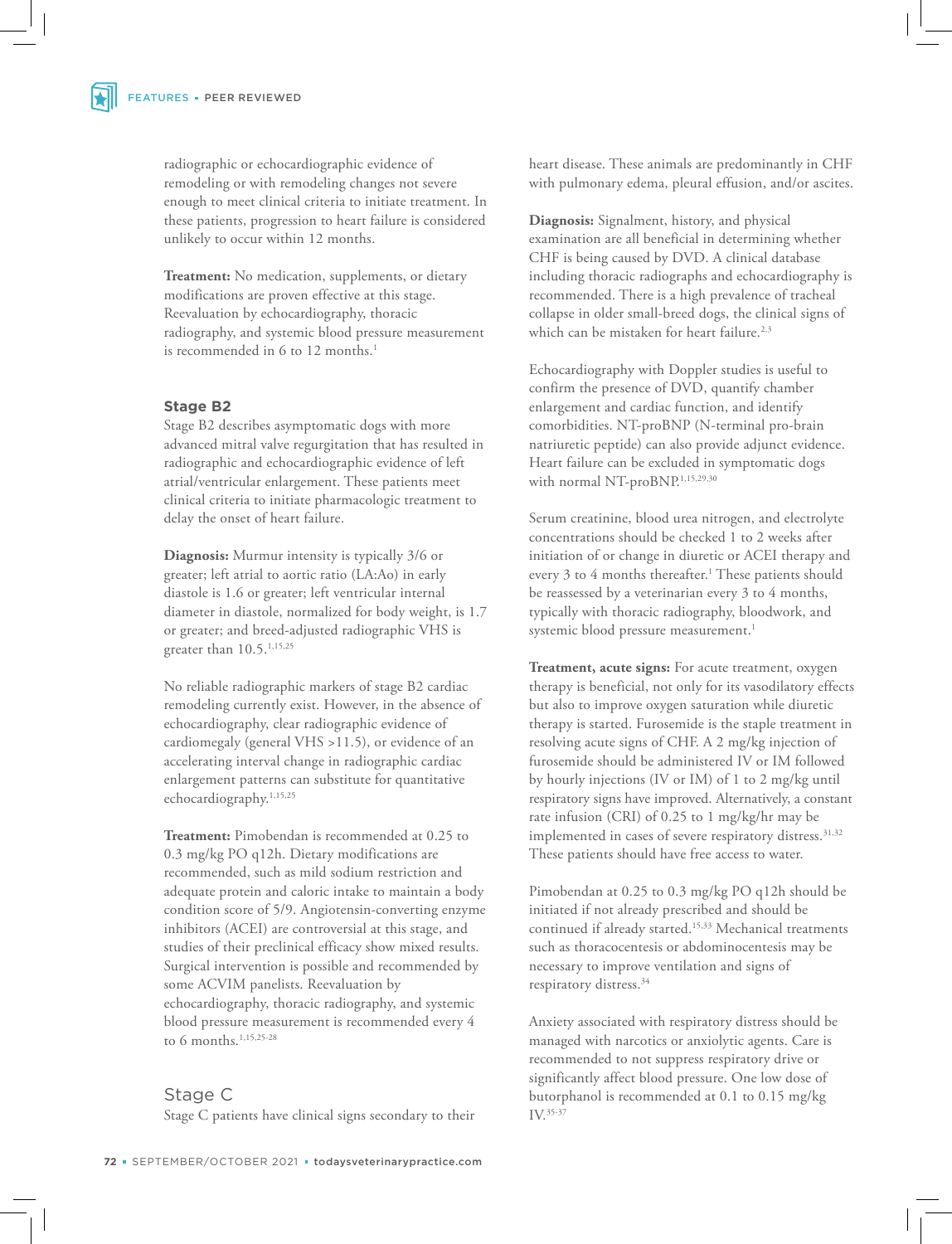

In patients with poor forward output or that fail to respond to routine management, dobutamine (2.5 to 10 µg/kg/min CRI) can be initiated. Continued electrocardiography is recommended to monitor for arrhythmias.35-37

Nitroprusside, an arterial and venous vasodilator, can be used as a CRI (1 to 15 µg/kg/min) for poorly responsive pulmonary edema or in azotemic patients. Close monitoring of blood pressure is recommended while using this product. Nitroglycerin, a venous vasodilator, can be used transdermally to decrease pulmonary capillary wedge pressure and left atrial preload.35,38

ACEI are controversial in the acute setting of heart failure. Although, in combination with furosemide, they decrease pulmonary capillary wedge pressure, they also decrease renal perfusion and can contribute to kidney injury. The author does not recommend them in the acute setting.<sup>36-38</sup>

**Treatment, chronic management:** Home management of heart failure includes furosemide, typically at doses of around 2 mg/kg PO q12h. Torsemide, given at one-tenth to one-twentieth of the furosemide dose once to twice daily, can be used instead. Studies on the safety and efficacy of torsemide for this use are ongoing. ACEI should be continued or started at this stage (enalapril or benazepril, 0.5 mg/kg PO q12h to q24h). Spironolactone (1 to 2 mg/kg PO q12h to q24h) is recommended for aldosterone antagonism. Pimobendan should be continued. Adjunct therapy can include diltiazem or digoxin for atrial fibrillation or atrial tachycardia.1,36,39-44

In stage C heart failure, cardiac cachexia can become clinically relevant and is a poor prognostic indicator. Supplementation with fish oil is recommended to combat muscle wasting. Adequate caloric intake and measures to prevent anorexia (kidney value monitoring, dosage adjustments, appetite stimulants) should be addressed. Additionally, low-protein diets should be avoided (unless concurrent severe renal disease is present) and sodium intake should be moderately reduced (<90 mg/100 kcal).<sup>45,46</sup>

Surgical intervention can prove beneficial in these patients.20-22

The main goal of therapy is to provide symptomatic relief by controlling congestion and edema and delaying disease progression.

## Stage D

Stage D patients are in refractory heart failure, which is defined as the recurrence of edema while receiving proper heart failure therapy: furosemide, ACEI, and pimobendan.<sup>1</sup> Stage D patients require advanced or specialized treatment to remain clinically comfortable or pursue surgical repair of the valve. They should be reassessed every 1 to 2 months.<sup>1</sup>

**Treatment:** Stage D patients are treated with higher doses of furosemide (4 mg/kg q8h to q12h) and the addition of other diuretics that target downstream regions of the nephron, such as hydrochlorothiazide (0.5 to 1 mg/kg q12h to q24h). Occasionally, furosemide is replaced by the more powerful loop diuretic, torsemide.<sup>40,47</sup>

Off-label high-dose pimobendan (0.9 to 1.2 mg/kg q24h) has shown to increase survival times and quality of life in stage D patients. They may benefit from the addition of vasodilators such as amlodipine if blood pressure remains normal.<sup>1</sup> Digoxin or diltiazem may be used for antiarrhythmic treatment.<sup>41,44</sup> Sildenafil is used cautiously to manage patients with ascites secondary to moderate or severe pulmonary hypertension.<sup>48</sup> This therapy should always be instituted in a hospital as it can exacerbate signs of left-sided heart failure, although this is rare. Cough suppressants and bronchodilators can be used to treat chronic, intractable cough.

#### PROGNOSIS

The prognosis for cases of DVD is unpredictable in the early stages (B1), as many patients never progress to advanced stages. Those that do progress may take a number of years to do so. Generally, B2 patients develop CHF within 1 to 4 years of diagnosis. The median time to development of CHF in B2 cases treated with pimobendan is 3.5 years.<sup>15,25</sup> The median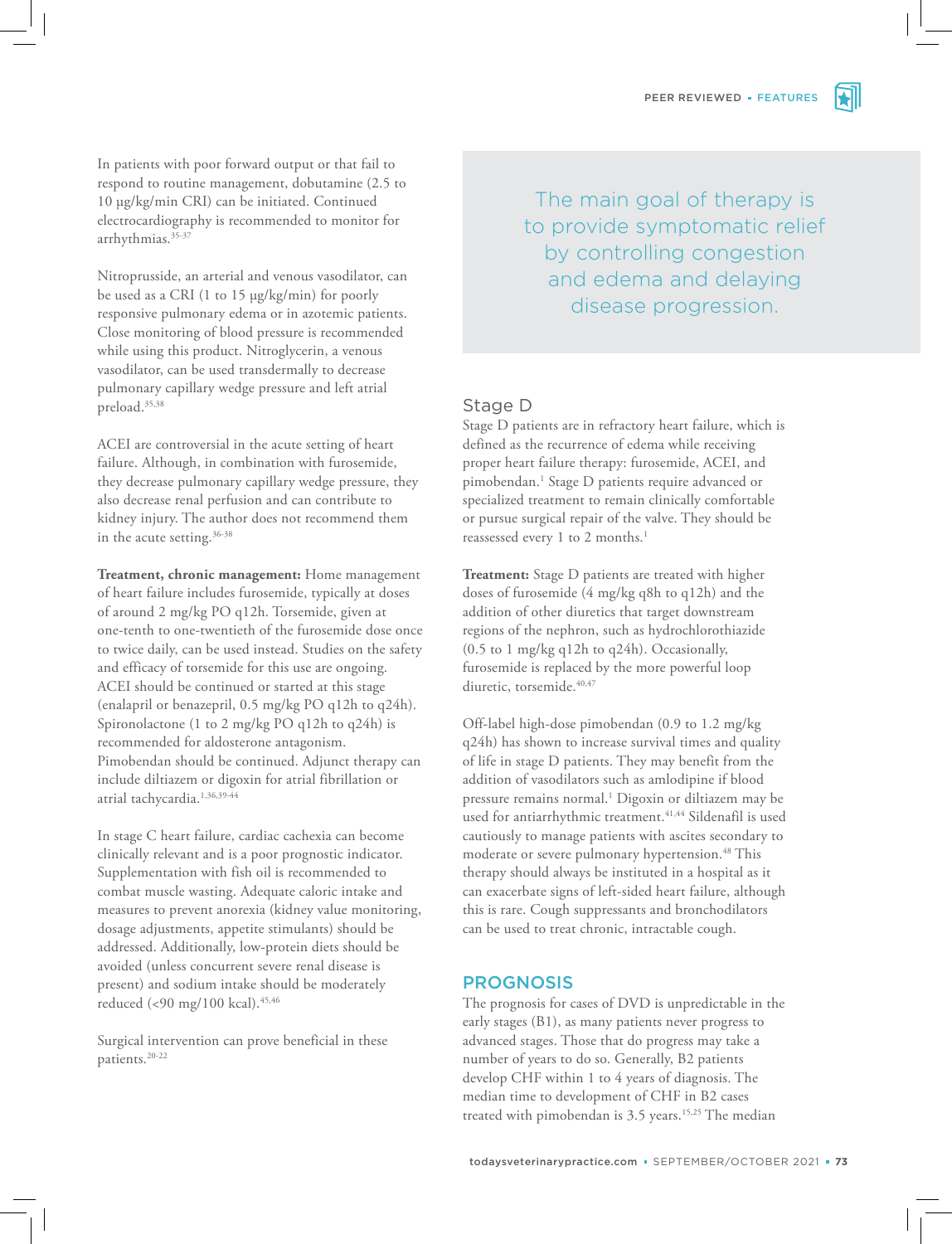survival time for stage C dogs has been reported as 9 to 15 months based on numerous studies. Approximately 25% of these dogs survive longer than 1.5 years; more than 2 years is somewhat common. Survival time for stage D patients is typically 3 to 6 months.<sup>1-3,9,15,25</sup> TVP

*Note: This article is adapted from the NAVC's 2020 VMX Conference Proceedings.* 

#### **References**

- 1. Keene BW, Atkins CE, Bonagura JD, et al. ACVIM consensus guidelines for the diagnosis and treatment of myxomatous mitral valve disease in dogs. *J Vet Intern Med*. 2019;33(3):1127-1140.
- 2. Borgarelli M, Buchanan JW. Historical review, epidemiology and natural history of degenerative mitral valve disease. *J Vet Cardiol*. 2012;14(1):93-101.
- 3. Borgarelli M, Häggström J. Canine degenerative myxomatous mitral valve disease: natural history, clinical presentation and therapy. *Vet Clin North Am Small Anim Pract*. 2010;40(4):651-663.
- 4. Buchanan JW. Chronic valvular disease (endocardiosis) in dogs. *Adv Vet Sci Comp Med*. 1977;21:75-106.
- 5. Häggström J, Höglund K, Borgarelli M. An update on treatment and prognostic indicators in canine myxomatous mitral valve disease. *J Small Anim Pract*. 2009;50(suppl 1):25-33.
- 6. Madsen MB, Olsen LH, Häggström J, et al. Identification of 2 loci associated with development of myxomatous mitral valve disease in Cavalier King Charles spaniels. *J Hered*. 2011;102(suppl 1):S62-S67.
- 7. Olsen LH, Fredholm M, Pedersen HD. Epidemiology and inheritance of mitral valve prolapse in dachshunds. *J Vet Intern Med*. 1999:13(5);448-456.

#### Alyssa Pinkos

Dr. Pinkos earned her DVM degree from Michigan State University College of Veterinary Medicine and completed a 1-year rotating internship in small animal medicine at the University of Wisconsin, followed by a 1-year specialized cardiology internship in Los Angeles at the Animal Specialty and Emergency Center. She completed a 3-year residency in cardiology at the University of Minnesota in 2018. Dr. Pinkos has a particular interest in minimally invasive correction of congenital heart disease as well as the management of refractory heart failure. In her free time, she enjoys spending time outdoors and on the water with her husband, son, and Labrador retriever.

#### Christopher Stauthammer

Dr. Stauthammer graduated from the University of Illinois and completed a general internship and cardiology residency at the University of Minnesota. He is currently an associate professor in cardiology at the University of Minnesota as well as the Vice Chair of Clinical Service. His clinical interests involve all aspects of heart disease in large, small, and exotic animals with a heavy focus on catheter-based treatment modalities.



- 8. Meurs KM, Friedenberg SG, Williams B, et al. Evaluation of genes associated with human myxomatous mitral valve disease in dogs with familial myxomatous mitral valve degeneration. *Vet J*. 2018;232:16-19.
- 9. Borgarelli M, Zini E, D'Agnolo G, et al. Comparison of primary mitral valve disease in German shepherd dogs and in small breeds. *J Vet Cardiol*. 2004;6(2):27-34.
- 10. Fox PR. Pathology of myxomatous mitral valve disease in the dog. *J Vet Cardiol*. 2012;14(1):103-126.
- 11. Markby G, Summers KM, MacRae VE, et al. Myxomatous degeneration of the canine mitral valve: from gross changes to molecular events. *J Comp Pathol*. 2017;156(4):373-383.
- 12. Hezzell MJ, Falk T, Olsen LH, et al. Associations between N-terminal procollagen type III, fibrosis, and echocardiographic indices in dogs that died due to myxomatous mitral valve disease. *J Vet Cardiol*. 2014;16(4):257-264.
- 13. Reynolds CA, Brown DC, Rush JE, et al. Prediction of first onset of congestive heart failure in dogs with degenerative mitral valve disease: the PREDICT cohort study. *J Vet Cardiol*. 2012;14(1):193-202.
- 14. Sargent J, Muzzi R, Mukherjee R, et al. Echocardiographic predictors of survival in dogs with myxomatous mitral valve disease. *J Vet Cardiol*. 2015;17(1):1-12.
- 15. Boswood A, Häggström J, Gordon SG, et al. Effect of pimobendan in dogs with preclinical myxomatous mitral valve disease and cardiomegaly: the EPIC study – a randomized clinical trial. *J Vet Intern Med*. 2016;30(6):1765-1779.
- 16. Lamb CR, Wikeley H, Boswood A, Pfeiffer DU. Use of breed-specific ranges for the vertebral heart scale as an aid to the radiographic diagnosis of cardiac disease in dogs. *Vet Rec*. 2001;148(23):707-711.
- 17. Malcom EL, Visser LC, Phillips KL, Johnson LR. Diagnostic value of vertebral left atrial size as determind by thoracic radiographs for assessment of left atrial size in dogs with myxomatous mitral valve disease. *JAVMA*. 2018;253(8):1038-1045.
- 18. Hezzell MJ, Boswood A, Moonamart W, Elliott J. Selected echocardiographic variables change more rapidly in dogs that die from myxomatous mitral valve disease. *J Vet Cardiol*. 2012;14(1):269-279.
- 19. Pedersen HD, Lorentzen KA, Kristensen KB. Echocardiographic mitral valve prolapse in Cavalier King Charles spaniels: epidemiology and prognostic significance for regurgitation. *Vet Rec*. 1999;144(12):315-320.
- 20. Mizuno T, Mizukoshi T, Uechi M. Long-term outcome in dogs undergoing mitral valve repair with suture annuloplasty and chordae tendinae replacement. *J Small Anim Pract*. 2013:54(2):104-107.
- 21. Uechi M. Mitral valve repair in dogs. *J Vet Cardiol*. 2012;14(1):185-192.
- 22. Uechi M, Mizukoshi T, Mizuno T, et al. Mitral valve repair under cardiopulmonary bypass in small-breed dogs: 48 cases (2006-2009). *JAVMA*. 2012;240(10):1194-1201.
- 23. Birkegard AC, Reimann MJ, Martinussen T, et al. Breeding restrictions decrease the prevalence of myxomatous mitral valve disease in Cavalier King Charles spaniels over an 8- to 10-year period. *J Vet Intern Med*. 2015;30(1):63-68.
- 24. Swift S, Baldin A, Cripps P. Degenerative valvular disease in the Cavalier King Charles spaniel: results of the UK breed scheme 1991- 2010. *J Vet Intern Med*. 2017;31(1):9-14.
- 25. Boswood A, Gordon SG, Häggström J, et al. Longitudinal analysis of quality of life, clinical, radiographic, echocardiograph, and laboratory variables in dogs with preclinical myxomatous mitral valve disease receiving pimobendane or placebo: the EPIC study. *J Vet Intern Med.* 2018;32(1):72-85.
- 26. Atkins C, Bonagura J, Ettinger S, et al. Guidelines for the diagnosis and treatment of canine chronic valvular heart disease. *J Vet Intern Med*. 2009;23(6):1142-1150.
- 27. Cornell CC, Kittleson MD, Torre PD, et al. Allometric scaling of M-mode C cardiac measurements in normal adult dogs. *J Vet Intern Med*. 2004;18(3):311-321.
- 28. Hansson K, Häggström J, Kvart C, Lord P. Left atrial to aortic root indices using two-dimensional and M-mode echocardiography in Cavalier King Charles spaniels with and without left atrial enlargement. *Vet Radiol Ultrasound*. 2002;43(6):568-575.
- 29. Oyama MA, Fox PR, Rush JE, et al. Clinical utility of serum N-terminal pro-B-type natriuretic peptide concentration for identifying cardiac disease in dogs and assessing disease severity. *JAVMA*. 2008;232(10):1496-1503.